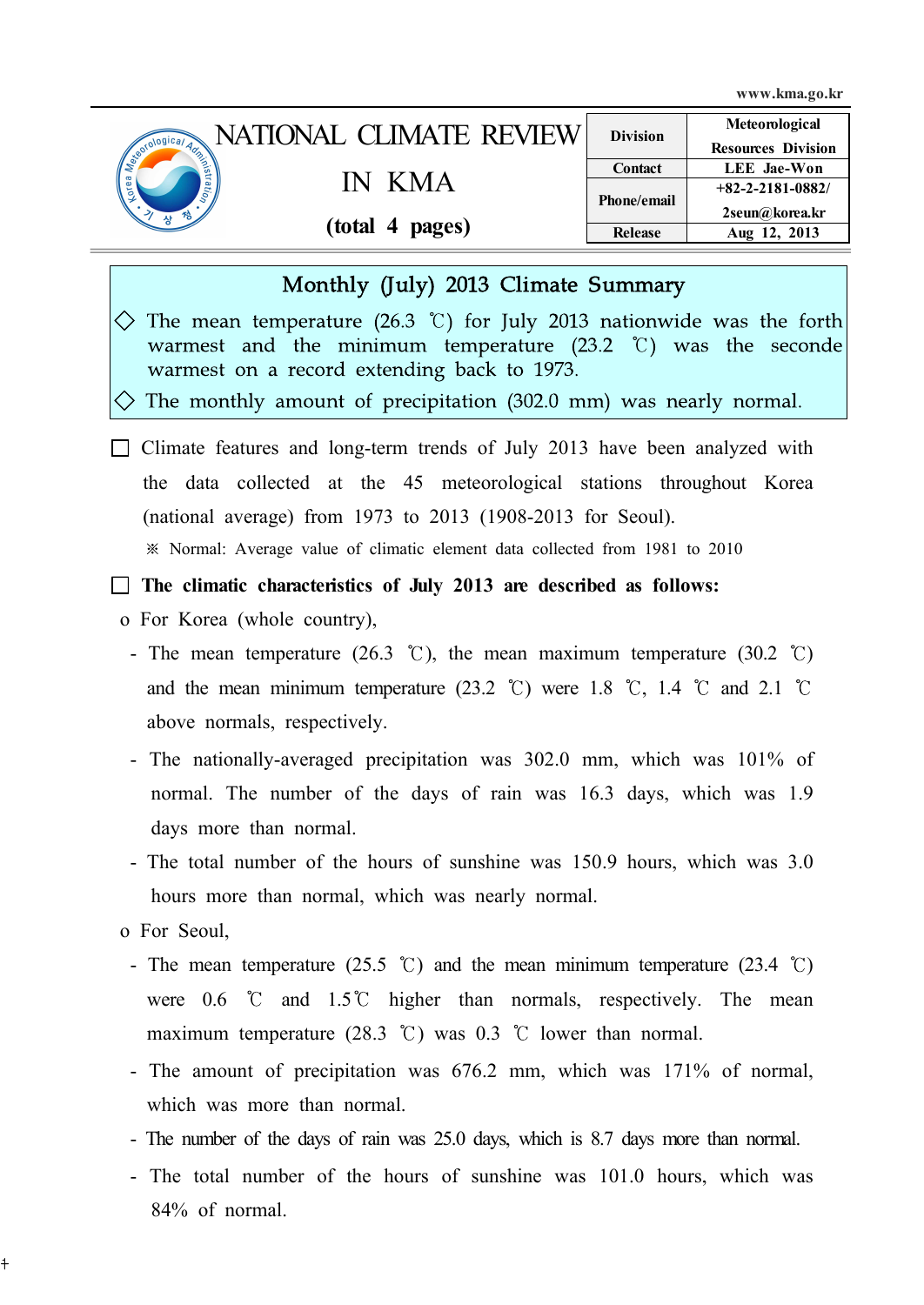#### $\Box$  Long-term trend of July 2013 climate

- o For Korea (whole country),
	- National mean temperatures of July 2000s (2001-2010) was 0.1 ℃ less than that of the same month of 1970s.
	- The nationally-averaged precipitation of July 2000s was 111.1 mm more than that of the same month of 1970s.
	- The number of the days of rain of July 2000s was 2.2 days more than that of the same month of 1970s.
	- The total number of the hours of sunshine in July 2000s was 41.5 hours less than that of the same month of 1970s.
- o For Seoul,
	- The mean temperatures of July 2000s (2001-2010) was 0.1 ℃ higher than that of the same month of 1970s.
	- The precipitation of July 2000s was 200.4 mm more than that of the same month of 1970s.
	- The number of the days of rain in July 2000s was 2.4 days more than that of the same month of 1970s.
	- The total number of the hours of sunshine in July 2000s was 31.9 hours less than that of the same month of 1970s.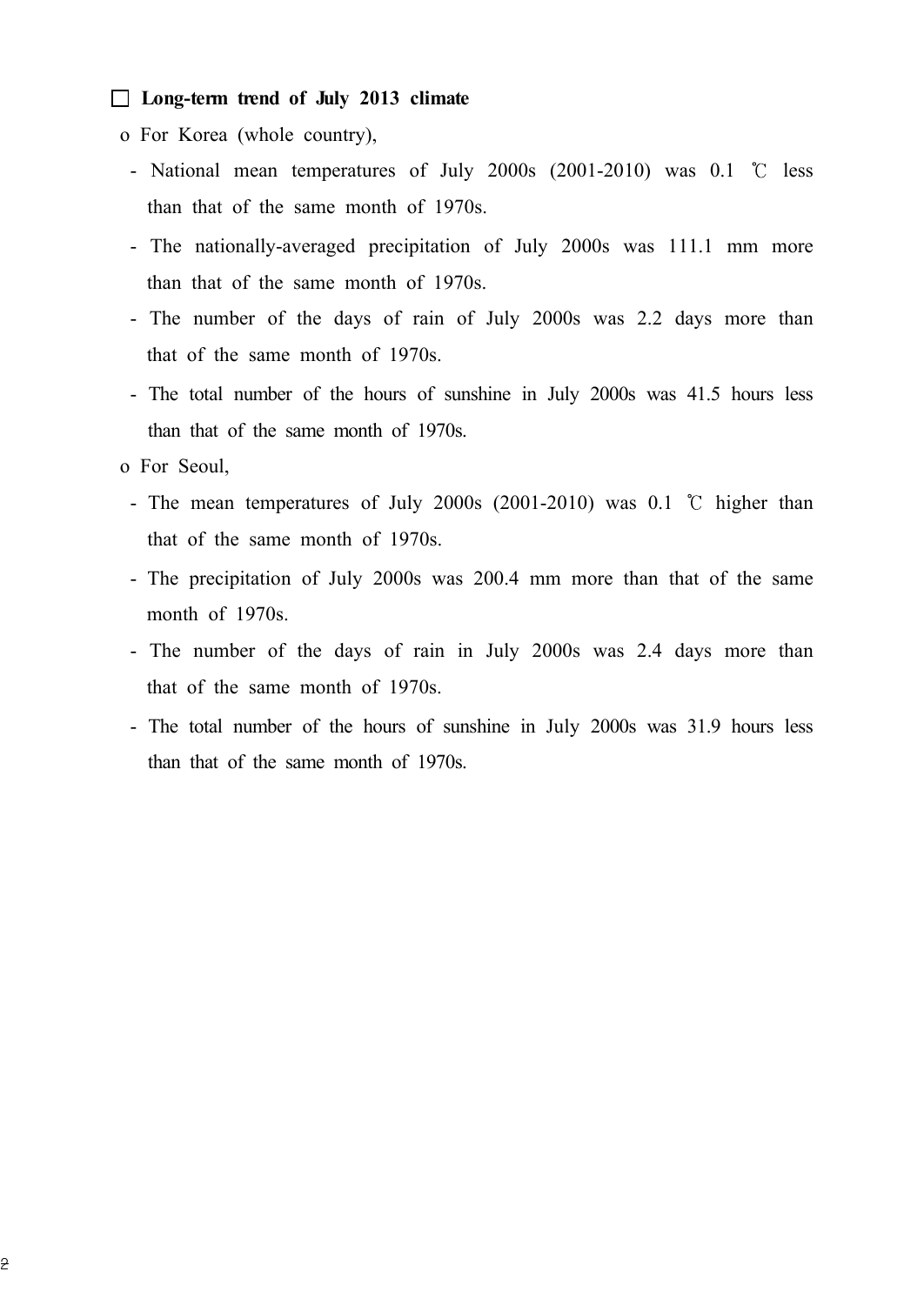## Appendix 1 Climate features in July 2013(Nation)



Fig 1. Temperatures (mean, mean maximum, and mean minimum), and prediction in South Korea during July (1973-2013).

| Elements<br>(whole country)                         | July<br>2013(a) | July<br>2012(b) | Normals of<br>July<br>$(1981 - 2010)$<br>(c) | a-b         | $a-c$     | Rank since<br>1973<br>(within 5th) |
|-----------------------------------------------------|-----------------|-----------------|----------------------------------------------|-------------|-----------|------------------------------------|
| Mean temperature $(\mathcal{C})$                    | 26.3            | 25.5            | 24.5                                         | 0.8         | 1.8       | fourth warmest                     |
| Mean maximum temp. $({\degree}C)$                   | 30.2            | 29.7            | 28.8                                         | 0.5         | 1.4       |                                    |
| Mean minimum temp. $(C)$                            | 23.2            | 22.0            | 21.1                                         | 1.2         | 2.1       | seconde warmest                    |
| Precipitation (mm)                                  | 302.0           | 287.4           | 289.7                                        | 14.6(106)   | 12.3(101) |                                    |
| Days of rain (day)                                  | 16.3            | 13.9            | 14.4                                         | 2.4         | 1.9       |                                    |
| Sunshine duration (hour)                            | 150.9           | 164             | 147.9                                        | $-13.1(92)$ | 3.0(102)  |                                    |
| Mean cloud amount $(1/10)$                          | 7.5             | 7.1             | 7.1                                          | 0.4         | 0.4       |                                    |
| maximum temperature more<br>than $33^{\circ}$ (day) | 4.9             | 6.1             | 3.9                                          | $-1.2$      | 1.0       |                                    |
| precipitation more than<br>80mm/day/day)            | 0.6             | 0.6             | 0.7                                          | 0.0         | $-0.1$    |                                    |
| precipitation more than<br>$30$ mm/hour(day)        | 0.7             | 0.8             | 0.7                                          | $-0.1$      | 0.0       |                                    |

### □ Average values of meteorological elements across Korea during July (1973~2013)

### □ Average values of meteorological elements across Korea during July for each decade (1973~2010)

| Year             | Mean<br>temp.<br>$^{\circ}$ C) | Mean<br>max.<br>temp.<br>$^{\circ}$ C) | Mean<br>min.<br>temp.<br>$(\degree\text{C})$ | Prep.<br>(mm) | Days<br>of<br>rain<br>$\text{(day)}$ | Sunshine<br>duration<br>(hour) | Mean<br>cloud<br>amount<br>(1/10) | max. t<br>more<br>than<br>33°C<br>(day) | prep.<br>more than<br>$80$ mm/day<br>(day) | prep.<br>more than<br>30mm/hour<br>$\text{(day)}$ |
|------------------|--------------------------------|----------------------------------------|----------------------------------------------|---------------|--------------------------------------|--------------------------------|-----------------------------------|-----------------------------------------|--------------------------------------------|---------------------------------------------------|
| $1973 - 1980(a)$ | 24.5                           | 28.8                                   | 21.0                                         | 228.0         | 13.7                                 | 165.3                          | 6.9                               | 4.1                                     | 0.4                                        | 0.4                                               |
| $1981 - 1990(b)$ | 24.3                           | 28.6                                   | 20.9                                         | 287.5         | 14.3                                 | 157.1                          | 7.2                               | 3.6                                     | 0.6                                        | 0.6                                               |
| $1991 - 2000(c)$ | 24.7                           | 29.1                                   | 21.1                                         | 242.5         | 12.9                                 | 163                            | 6.8                               | 4.7                                     | 0.6                                        | 0.5                                               |
| $2001 - 2010(d)$ | 24.4                           | 28.6                                   | 21.2                                         | 339.1         | 15.9                                 | 123.8                          | 7.3                               | 3.4                                     | 0.9                                        | 0.9                                               |
| 2013(e)          | 26.3                           | 30.2                                   | 23.2                                         | 302.0         | 16.3                                 | 150.9                          | 7.5                               | 4.9                                     | 0.6                                        | 0.7                                               |
| $d-a$            | $-0.1$                         | $-0.2$                                 | 0.2                                          | 111.1         | $2.2^{\circ}$                        | $-41.5$                        | 0.4                               | $-0.7$                                  | 0.5                                        | 0.5                                               |
| d-b              | 0.1                            | 0.0                                    | 0.3                                          | 51.6          | 1.6                                  | $-33.3$                        | 0.1                               | $-0.2$                                  | 0.3                                        | 0.3                                               |
| $d-c$            | $-0.3$                         | $-0.5$                                 | 0.1                                          | 96.6          | 3.0                                  | $-39.2$                        | 0.5                               | $-1.3$                                  | 0.3                                        | 0.4                                               |
| e-d              | 1.9                            | 1.6                                    | 2.0                                          | $-37.1$       | 0.4                                  | 27.1                           | 0.2                               | 1.5                                     | $-0.3$                                     | $-0.2$                                            |